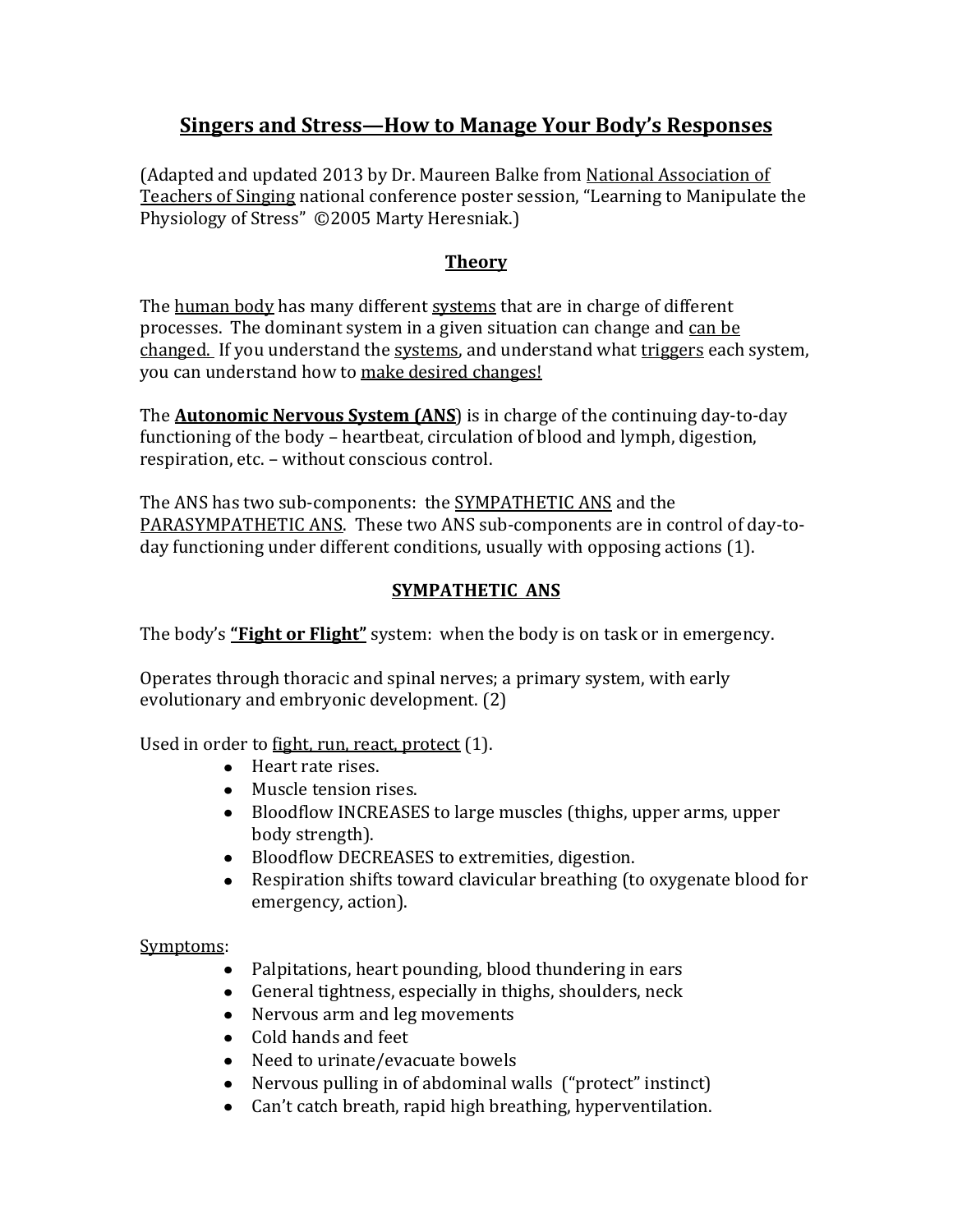## **PARASYMPATHETIC ANS**

**"Rest and Relax" (R&R)** response; when the body is at rest, sated, rejuvenating; the "after a big meal" relaxation. Also called **(CC&C), "Calm, Comfort, and in Control."**

Operates through brain stem and sacral nerves; a secondary system, coming later in evolutionary and embryonic development than the Sympathetic ANS.(2)

Used in order to sleep, relax, digest, ruminate (1).

- o Heart rate lowers
- o General muscle tension lowers
- o Bloodflow INCREASES to major organs (digestive system)
- o Bloodflow AWAY from large muscles
- o Respiration shifts to abdomen via tidal breath of diaphragm.

#### Symptoms:

- o Heart unnoticeable
- o Relaxation (can approach lethargy)
- o Feeling of fullness, possible digestive gurgles if after meal
- o Relaxed "spread" of abdominal walls
- o Relaxed legs, shoulders, neck
- o Slow, deep breathing.

## **TRIGGERS**

SYMPATHETIC ANS is triggered by danger, excitement, mental anxiety, unfamiliar interpersonal situations.

PARASYMPATHETIC ANS is triggered by END of danger, excitement, anxiety; and by eating, and by interpersonal comfort.

## More specifically:

SYMPATHETIC ANS is triggered by BLOOD CHEMISTRY moving toward alkaline pH.

PARASYMPATHETIC ANS is triggered by BLOOD CHEMISTRY with more acid pH. (3)

## **What Does This Mean?**

You can CONTROL "nerves" in any stressful situation, including going onstage to sing/perform, by consciously manipulating your own Blood Chemistry pH.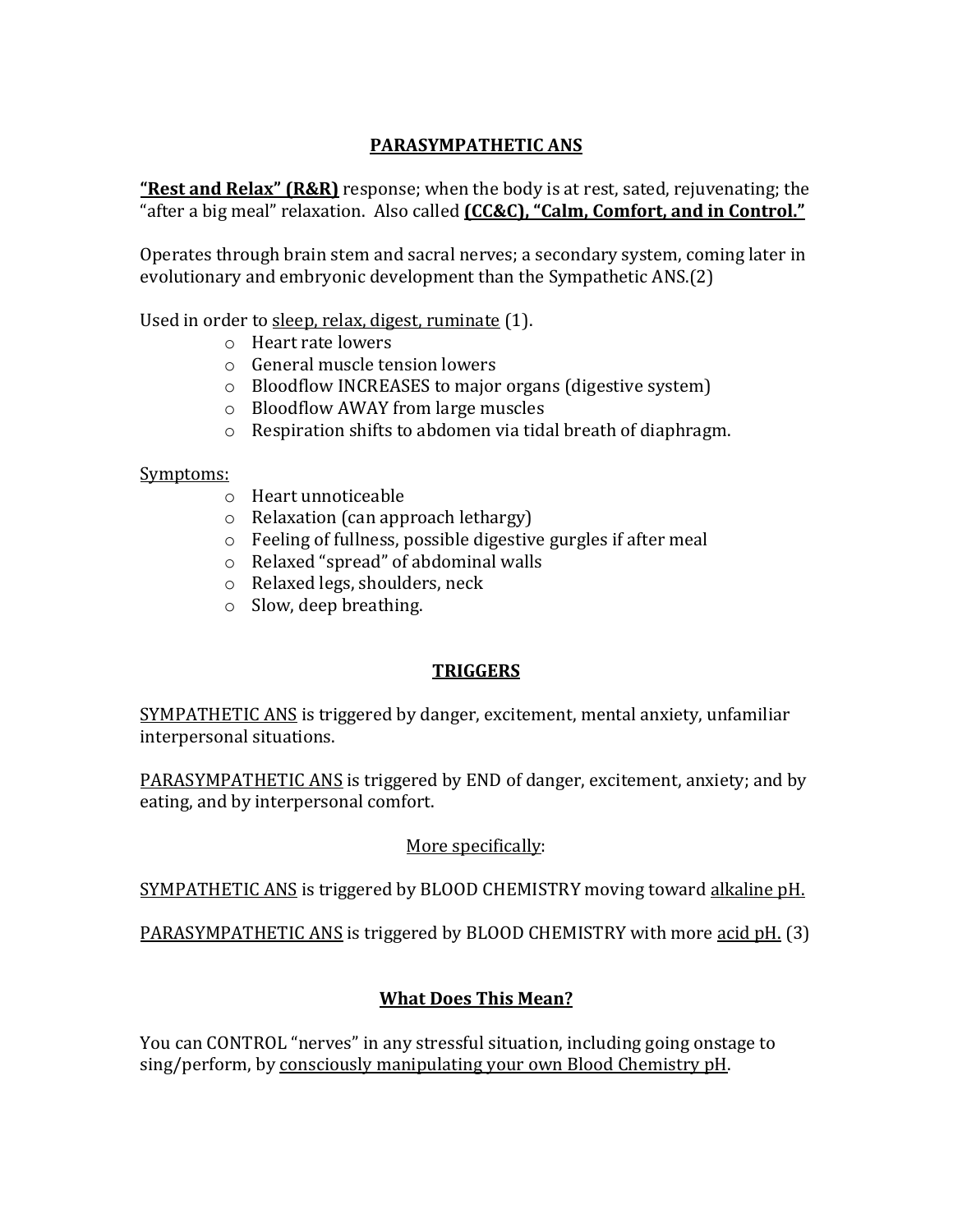## **OK, So How Do I Control Blood Chemistry pH**?

Higher oxygen component in the blood == more alkaline pH, triggering Sympathetic ANS "Fight or Flight" reaction. (Your body needs more oxygen to fight or flee.)

Lower oxygen/higher CO2 component in the blood == more acid pH, triggering Parasympathetic ANS "Rest and Relax" (R&R) reaction, or "Calm, Comfort, and in Control" (CC&C) feeling.

THEREFORE, to SHIFT from "fight or flight" Sympathetic ANS to "rest and relax" Parasympathetic ANS, you want to INCREASE the CO2 level in the blood.

## **How Do I Do That?**

All of these can help:

Muscle relaxation techniques; educational kinesiology exercises; psychological techniques to dispel worry; and **conscious breathing training**.

## **Conscious Breathing Training:**

How **NOT** to do it: "Take a good, deep, cleansing breath" is BAD advice because over-breathing actually drops CO2 levels, the exact opposite of what you want.

How to do it **right**: Breathe **differently**. Keep breaths IN for longer, don't exhale as much, and let CO2 levels build up in bloodstream. For example:

- o Exhale through a straw or small mouth opening (as in Dr. B's "Tables" or "Rowing" exercises) (8). This slows exhalation of CO2, which is a GOOD thing.
- o Count off: Breathe while counting, and exhale for a longer count than you inhale (as in Dr. B's "Tables" or "Rowing" exercises).
- $\circ$  Square Breathing: (4x4) = 4 counts in, 4 counts hold; 4 counts exhale; 4 counts hold.

Do it for a long time: Using any of the above techniques, a few breaths won't do it; keep working at it ideally for 10-12 minutes. If that time is not available, you should still notice a feeling of greater calm and control even after a few minutes of Square Breathing.

Don't wait till performance nerves to try it: Practice these techniques often, consciously, diligently, so that they become habit, a part of your vocal technique.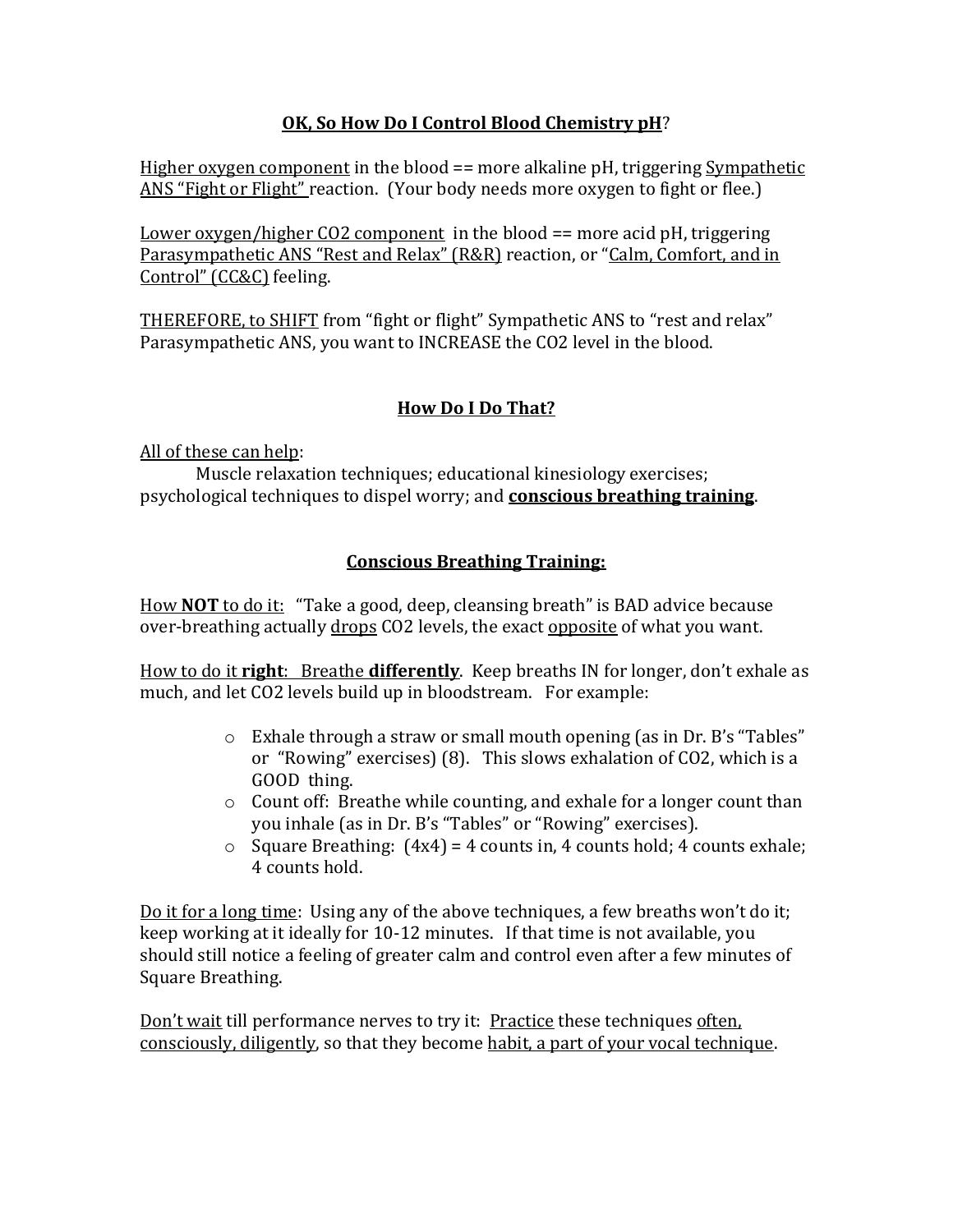### Additional Exercises and Preparations

Muscular: Reduce Rigidity

- o Roll shoulders (backward rolls preferred)
- o Straighten spine (fixes posture, raises ribcage off abdomen, allowing lower breath; and increases bloodflow to lower torso
- o Open ribcage, raise breastbone (sternum) (Margaret Harshaw's "meat- hook" metaphor)
- o Dr. Balke's "neck tension" exercise (originally for violinists) (9)
- o Find neutral posture; lie down if you can

Neurological: Try Brain Gym ® educational kinesiology: employs body movement to integrate brain (6). Also "Cook's Hook-Up." (see End Notes)

# Psychological: Avoid Toxic Worry! (7)

Connect with others!

- Don't worry alone
- Connect with another to shut down fear centers & open pleasure centers
- Hugs are great!

Know your facts, and your music: therefore, confidence.

- Practice, know your music: NOT just well enough to get through it, or until you can get through it without mistakes, BUT rather, practice until you CANNOT make mistakes!
- Lack of info (technique, pitches, rhythms, diction, translations, etc.) causes worry and doubt.
- Wrong info can be just as bad!

Have a plan! Action and preparation conquer worry.

- PLAN for every contingency you can!
- Plan your extra, just-in-case breath;
- what if you forget an entrance, or come in early, or start the wrong verse;
- what if you or your pianist forget a repeat;
- what if you forget the words;
- what if your parents or friends start loud applause before your first song set is done;
- what if someone in the audience makes distracting noise (coughing, a baby crying, people talking);
- what if someone in the audience makes faces at you, or stomps down the aisle and slams the entrance door in the middle of your song?